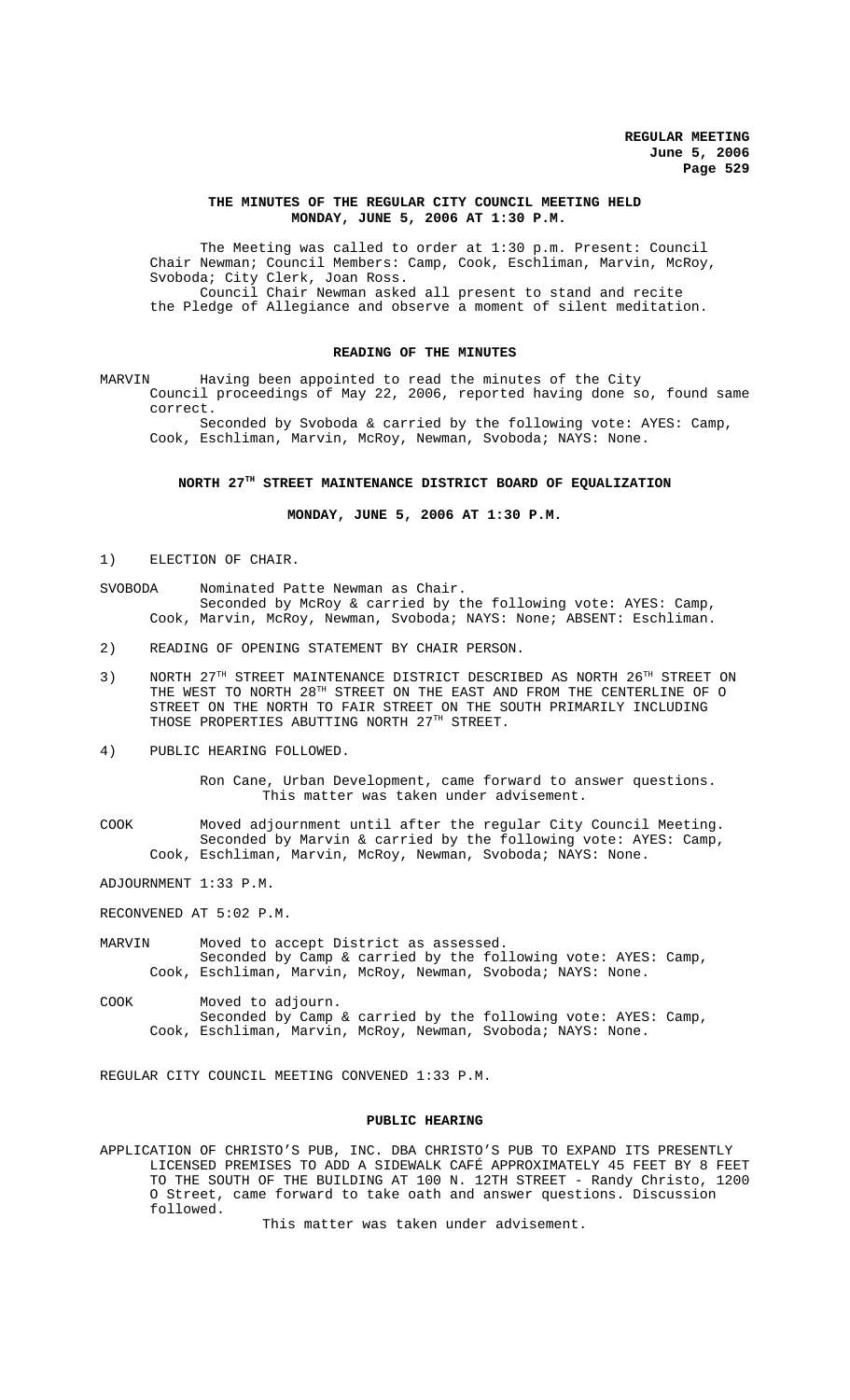APPROVING THE HIGHWAY 77 & WARLICK BOULEVARD CONDITIONAL ANNEXATION AND ZONING AGREEMENT AND AUTHORIZING THE ISSUANCE OF A WATER REVENUE OBLIGATION AND HIGHWAY ALLOCATION OBLIGATION TO EVIDENCE CERTAIN OF THE CITY'S OBLIGATIONS UNDER THE AGREEMENT;

ANNEXATION 05014 - AMENDING THE LINCOLN CORPORATE LIMITS MAP BY ANNEXING APPROXIMATELY 463.8 ACRES OF PROPERTY GENERALLY LOCATED AT SOUTH FOLSOM STREET AND WEST DENTON ROAD;

CHANGE OF ZONE 05061 - APPLICATION OF RIDGE DEVELOPMENT AND SOUTHVIEW INC. FOR A CHANGE OF ZONE FROM AG AGRICULTURAL DISTRICT AND AGR AGRICULTURAL RESIDENTIAL DISTRICT TO B-2 PLANNED NEIGHBORHOOD BUSINESS DISTRICT ON PROPERTY GENERALLY LOCATED AT SOUTH FOLSOM STREET AND WEST DENTON ROAD;

CHANGE OF ZONE 05062 - APPLICATION OF RIDGE DEVELOPMENT AND SOUTHVIEW INC. FOR A CHANGE OF ZONE FROM AG AGRICULTURAL DISTRICT AND AGR AGRICULTURAL RESIDENTIAL DISTRICT TO R-3 AND R-4 RESIDENTIAL DISTRICTS ON PROPERTY GENERALLY LOCATED AT SOUTH FOLSOM STREET AND WEST DENTON ROAD - Kent Seacrest, 1111 Lincoln Mall, attorney representing the developers, came forward to answer questions.

Rick Kiolbasa, Principal of Dial Realty Group of Omaha, 11506 Nicholas St. #200, came forward to talk about the development of Southwest Lincoln. Discussion followed. This matter was taken under advisement.

APPROVING THE GRAND TERRACE CONDITIONAL ANNEXATION AND ZONING AGREEMENT BETWEEN THE CITY AND DUBOIS LLC AND CLARENDON HILLS ROAD IMPROVEMENT DISTRICT, RELATING TO THE ANNEXATION OF APPROXIMATELY 70 ACRES OF PROPERTY GENERALLY LOCATED WEST OF SOUTH 84TH STREET AND SOUTH OF HIGHWAY;

ANNEXATION 06001 - AMENDING THE LINCOLN CORPORATE LIMITS MAP BY ANNEXING APPROXIMATELY 70 ACRES OF PROPERTY GENERALLY LOCATED AT SOUTH 84TH STREET AND HIGHWAY;

CHANGE OF ZONE 06001 - APPLICATION OF DUBOIS, LLC, FOR A CHANGE OF ZONE FROM AG AGRICULTURAL DISTRICT TO R-3 RESIDENTIAL DISTRICT ON PROPERTY GENERALLY LOCATED AT SOUTH 84TH STREET AND HIGHWAY 2 - Peter Katt, 1045 Lincoln Mall, Suite 200, attorney representing the applicant, came forward to answer questions. Discussion followed. This matter was taken under advisement.

ANNEXATION 06007 - AMENDING THE LINCOLN CORPORATE LIMITS MAP BY ANNEXING APPROXIMATELY 78.03 ACRES OF PROPERTY GENERALLY LOCATED AT NORTH 14TH STREET AND FLETCHER /HUMPHREY AVENUE;

CHANGE OF ZONE 06026 - APPLICATION OF CHARLESTON HEIGHTS, LLC, FOR A CHANGE OF ZONE FROM AG AGRICULTURAL DISTRICT TO R-3 RESIDENTIAL DISTRICT ON PROPERTY GENERALLY LOCATED AT NORTH 14TH STREET AND FLETCHER AVENUE Paula Dicero, 1233 Infinity, came forward representing the applicant and to answer questions. Discussion followed.

Tom Cajka, Planning Department, came forward to answer questions. Discussion followed.

Randy Hoskins, Traffic Engineering Department, came forward to answer questions. Discussion followed.

This matter was taken under advisement.

AMENDING CHAPTERS 2.62, 2.65, AND 2.66 OF THE LINCOLN MUNICIPAL CODE RELATING TO THE POLICE AND FIRE PENSION PLAN REQUIRING THE CITY TO MAKE THE ANNUAL ACTUARIALLY DETERMINED NORMAL COST CONTRIBUTION TO SUCH PENSION PLAN - Don Taute, Director of Personnel, came forward to answer any questions. Discussion followed.

Louise Gates, Actuary for the Pension Fund, came forward to answer any questions. For the record Ms. Gates stated: "As the actuary for the pension fund, I can't endorse a bill that would only allow the City to contribute the normal cost and I'd like to be on record saying so." Discussion followed.

Rick Peo, Law Department, came forward to answer questions. Discussion followed.

This matter was taken under advisement.

APPROVING THE PRAIRIE VILLAGE NORTH CONDITIONAL ANNEXATION AND ZONING AGREEMENT BETWEEN THE CITY AND DUBOIS LAND LLC, PRAIRIE VILLAGE NORTH LLC, PRAIRIE HOME BUILDERS INC., ROLAND GROUP LLC, AND FAITH EVANGELICAL LUTHERAN CHURCH, RELATING TO THE ANNEXATION OF APPROXIMATELY 149.09 ACRES, GENERALLY LOCATED AT THE NORTHEAST CORNER OF N. 84TH STREET AND ADAMS STREET AND THE USE OF SAID 149.09 ACRES ALONG WITH APPROXIMATELY 23 ACRES LOCATED AT THE SOUTHEAST CORNER OF N. 84TH STREET AND ADAMS STREET UNDER A PLANNED UNIT DEVELOPMENT;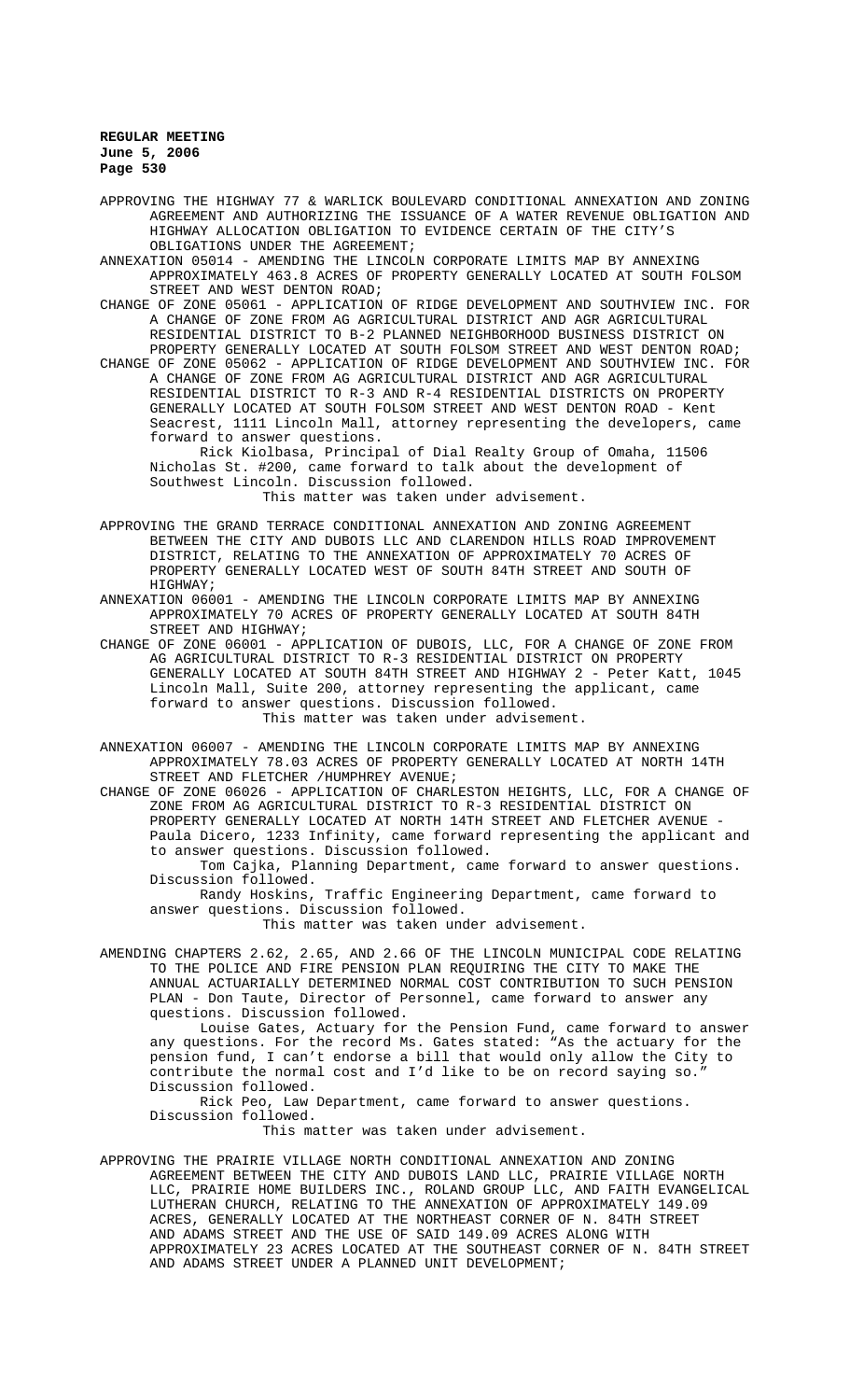ANNEXATION 05013 - AMENDING THE LINCOLN CORPORATE LIMITS MAP BY ANNEXING APPROXIMATELY 149.09 ACRES OF PROPERTY GENERALLY LOCATED AT NORTH 84TH STREET AND ADAMS STREET - Peter Katt, 1045 Lincoln Mall, Suite 200, came forward on behalf of applicant agreeing with request to differ for one week. Discussion followed.

This matter was taken under advisement.

APPROVING THE DEVELOPMENT AND CONDITIONAL ZONING AGREEMENT BETWEEN THE CITY AND B&J PARTNERSHIP RELATING TO THE DEVELOPMENT OF PROPERTY GENERALLY LOCATED ON THE BLOCK BOUNDED BY 9TH, 10TH, HILL AND VAN DORN STREETS; CHANGE OF ZONE 06012 - APPLICATION OF B&J PARTNERSHIP FOR A CHANGE OF ZONE FROM R-2 RESIDENTIAL DISTRICT AND O-2 SUBURBAN OFFICE DISTRICT TO B-1 LOCAL BUSINESS DISTRICT ON PROPERTY GENERALLY LOCATED ON THE BLOCK BOUNDED BY 9TH, 10TH, HILL AND VAN DORN STREETS - Mark Hunzeker, 1045 Lincoln Mall, Suite 200, came forward on behalf of the applicant and to answer questions. Discussion followed.

Lynn Johnson, Director of Parks & Recreation, came forward to explain the zoned area and answer questions.

Rick Peo, Law Department, came forward to answer questions. Discussion followed.

Alene Swinehart, 1834 Ryons, came forward in support. Zemis Sedriks, 2643 S.  $10^{th}$  St., came forward in opposition. This matter was taken under advisement.

#### **\*\* END OF PUBLIC HEARING \*\***

**TOOK BREAK 3:50 P.M. RECONVENED 4:03 P.M.**

# **COUNCIL ACTION**

# **LIQUOR RESOLUTIONS**

- APPLICATION OF CHRISTO'S PUB, INC. DBA CHRISTO'S PUB TO EXPAND ITS PRESENTLY LICENSED PREMISES TO ADD A SIDEWALK CAFÉ APPROXIMATELY 45 FEET BY 8 FEET TO THE SOUTH OF THE BUILDING AT 100 N. 12TH STREET - CLERK read the following resolution, introduced by Dan Marvin, who moved its adoption
- for approval:<br>A-83861 BE IT R BE IT RESOLVED by the City Council of the City of Lincoln, Nebraska:

That after hearing duly had as required by law, consideration of the facts of this application, the Nebraska Liquor Control Act, and the pertinent City ordinances, the City Council recommends that the application of Christo's Pub, Inc. dba Christo's Pub to expand its licensed premises by the addition of an area measuring approximately 45 feet by 8 feet to the south of the presently licensed premises located at 100 N. 12th Street, Lincoln, Nebraska, be approved with the condition that the premise complies in every respect with all City and State regulations.

BE IT FURTHER RESOLVED that the City Clerk is directed to transmit a copy of this resolution to the Nebraska Liquor Control Commission. Introduced by Dan Marvin

Seconded by Camp & carried by the following vote: AYES: Camp, Cook, Eschliman, Marvin, McRoy, Newman, Svoboda; NAYS: None.

# **ORDINANCES - 2ND READING & RELATED RESOLUTIONS (as required)**

APPROVING A THIRTEEN-MONTH LEASE AGREEMENT BETWEEN THE CITY AND THE WYNNE TRANSPORT SERVICES, INC. FOR THE LEASE OF SPACE BY THE LINCOLN AREA AGENCY ON AGING FOR ITS LINCOLN INFORMATION FOR THE ELDERLY (LIFE) GENEVA MEDICAID WAIVER PROGRAM AT 209 S. 10TH STREET, GENEVA, NE CLERK read an ordinance, introduced by Dan Marvin, accepting and approving a Lease Agreement between the City of Lincoln and Wynne Transport Service, Inc. For the lease of office space by the Lincoln Area Agency on Aging for its Lincoln Information For the Elderly (LIFE) Geneva Medicaid Waiver Program at 209 S.  $10^{\rm th}$  Street, Geneva, NE for a thirteen month term from May 1, 2006 through May 31, 2007, the second time.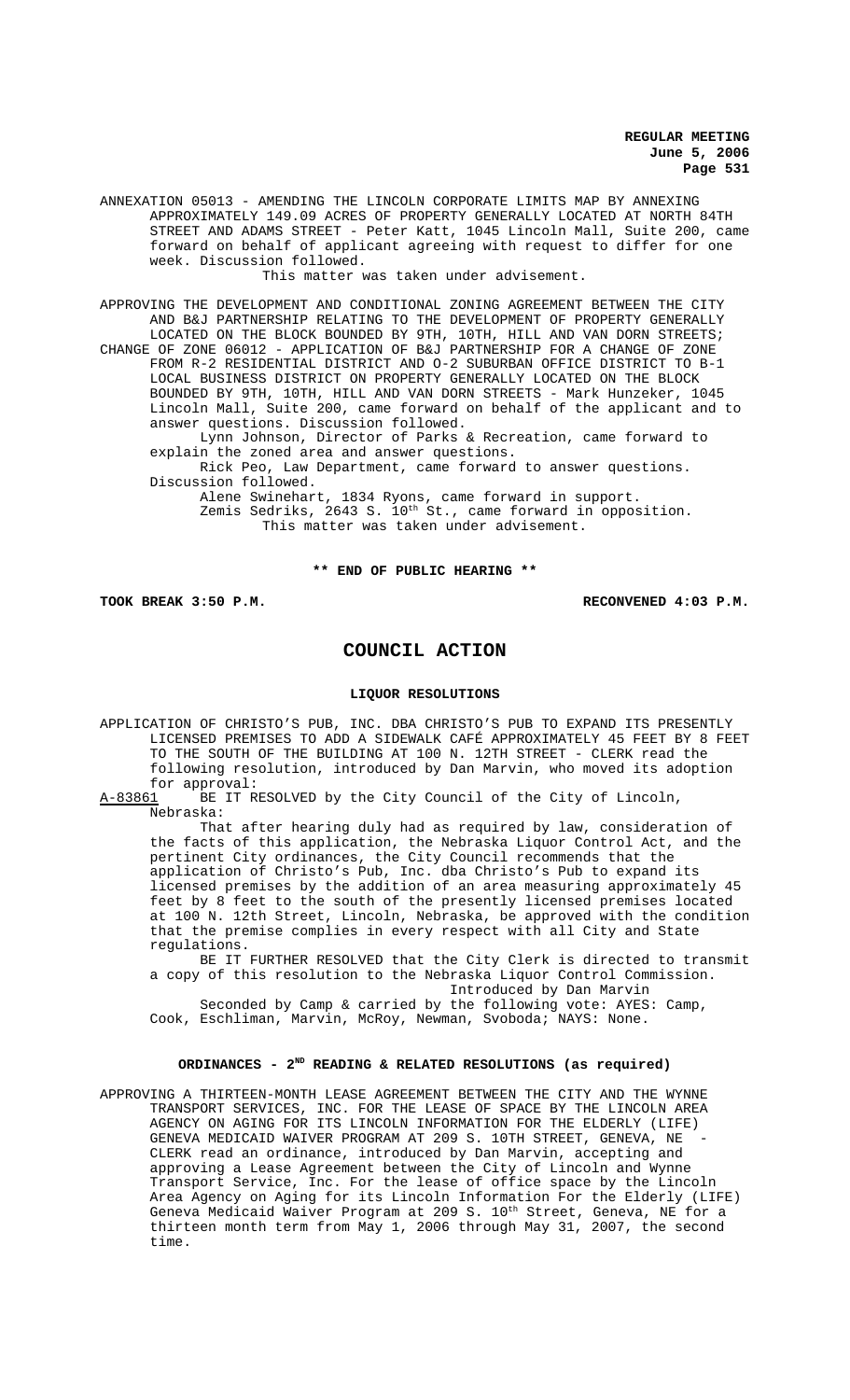- APPROVING A THIRTEEN-MONTH LEASE AGREEMENT BETWEEN THE CITY AND THE POLK SENIOR CENTER FOR THE LEASE OF SPACE BY THE LINCOLN AREA AGENCY ON AGING FOR ITS LINCOLN INFORMATION FOR THE ELDERLY (LIFE) MEDICAID WAIVER PROGRAM AT 230 NORTH MAIN STREET, POLK, NE - CLERK read an ordinance, introduced by Dan Marvin, accepting and approving a Lease Agreement between the City of Lincoln and Polk Senior Center for the lease of office space by the Lincoln Area Agency on Aging for its Lincoln Information For the Elderly (LIFE) Medicaid Waiver Program at the Polk Senior Center, 230 N,. Main Street, Polk, NE, for a thirteen month term from May 1, 2006 through May 31, 2007, the second time.
- APPROVING THE HIGHWAY 77 & WARLICK BOULEVARD CONDITIONAL ANNEXATION AND ZONING AGREEMENT AND AUTHORIZING THE ISSUANCE OF A WATER REVENUE OBLIGATION AND HIGHWAY ALLOCATION OBLIGATION TO EVIDENCE CERTAIN OF THE CITY'S OBLIGATIONS UNDER THE AGREEMENT. (Related Items on Pending Date Certain: 06-73, 06-74, 06-75) - PRIOR to reading:
- COOK Moved Bill No. 06-78 to continue Public Hearing & Action in one week to 6/12/06.

Seconded by Svoboda & carried by the following vote: AYES: Camp, Cook, Eschliman, Marvin, McRoy, Newman, Svoboda; NAYS: None.

- CLERK Read an ordinance, introduced by Dan Marvin, adopted under and pursuant to Ordinance Nos. 18088 and 18171 of the City authorizing the issuance of (1) a Water Revenue Obligation of the City in an aggregate principal amount not to exceed for water: one million five hundred twenty thousand dollars (\$1,520,000.00) (The "Water Obligation"), and (2) a Highway allocation obligation of the City in an aggregate principal amount not to exceed four million two hundred forty five thousand dollars (\$4,245,000.00); fixing in part and providing for the fixing in part of the details of the water obligation and the highway allocation obligation; taking other action in connection with the foregoing; and related matters, the second time.
- ANNEXATION 05014 AMENDING THE LINCOLN CORPORATE LIMITS MAP BY ANNEXING APPROXIMATELY 463.8 ACRES OF PROPERTY GENERALLY LOCATED AT SOUTH FOLSOM STREET AND WEST DENTON ROAD. (RELATED ITEMS: 06-78, 06-73, 06-74, 06-75) (5/15/06 - TO HAVE P.H. ON 6/5/06 W/ACTION 6/12/06)- PRIOR to reading: COOK Moved Bill No. 06-73 to continue Public Hearing & Action in one week to 6/12/06.

Seconded by Svoboda & carried by the following vote: AYES: Camp, Cook, Eschliman, Marvin, McRoy, Newman, Svoboda; NAYS: None.

- CLERK Read an ordinance, introduced by Robin Eschliman, annexing and including the below described land as part of the City of Lincoln, Nebraska and amending the Corporate Limits Map attached to and made a part of Ordinance No. 18208, to reflect the extension of the corporate limits boundary of the City of Lincoln, Nebraska established and shown thereon, the second time.
- CHANGE OF ZONE 05061 APPLICATION OF RIDGE DEVELOPMENT AND SOUTHVIEW INC. FOR A CHANGE OF ZONE FROM AG AGRICULTURAL DISTRICT AND AGR AGRICULTURAL RESIDENTIAL DISTRICT TO B-2 PLANNED NEIGHBORHOOD BUSINESS DISTRICT ON PROPERTY GENERALLY LOCATED AT SOUTH FOLSOM STREET AND WEST DENTON ROAD. (RELATED ITEMS: 06-78, 06-73, 06-74, 06-75) (5/15/06 - TO HAVE P.H. ON  $6/5/06$  W/ACTION  $6/12/06$ ) - PRIOR to reading:

COOK Moved Bill No. 06-74 to continue Public Hearing & Action in one week to 6/12/06.

Seconded by Svoboda & carried by the following vote: AYES: Camp, Cook, Eschliman, Marvin, McRoy, Newman, Svoboda; NAYS: None.

CLERK Read an ordinance, introduced by Robin Eschliman, amending the Lincoln Zoning District Maps attached to and made a part of Title 27 of the Lincoln Municipal Code, as provided by Section 27.05.020 of the Lincoln Municipal Code, by changing the boundaries of the districts established and shown thereon, the second time.

- CHANGE OF ZONE 05062 APPLICATION OF RIDGE DEVELOPMENT AND SOUTHVIEW INC. FOR A CHANGE OF ZONE FROM AG AGRICULTURAL DISTRICT AND AGR AGRICULTURAL RESIDENTIAL DISTRICT TO R-3 AND R-4 RESIDENTIAL DISTRICTS ON PROPERTY GENERALLY LOCATED AT SOUTH FOLSOM STREET AND WEST DENTON ROAD. (RELATED ITEMS: 06-78, 06-73, 06-74, 06-75) (5/15/06 - TO HAVE P.H. ON 6/5/06 W/ACTION 6/12/06) - PRIOR to reading:
- COOK Moved Bill No. 06-75 to continue Public Hearing & Action in one week to 6/12/06.

Seconded by Svoboda & carried by the following vote: AYES: Camp, Cook, Eschliman, Marvin, McRoy, Newman, Svoboda; NAYS: None.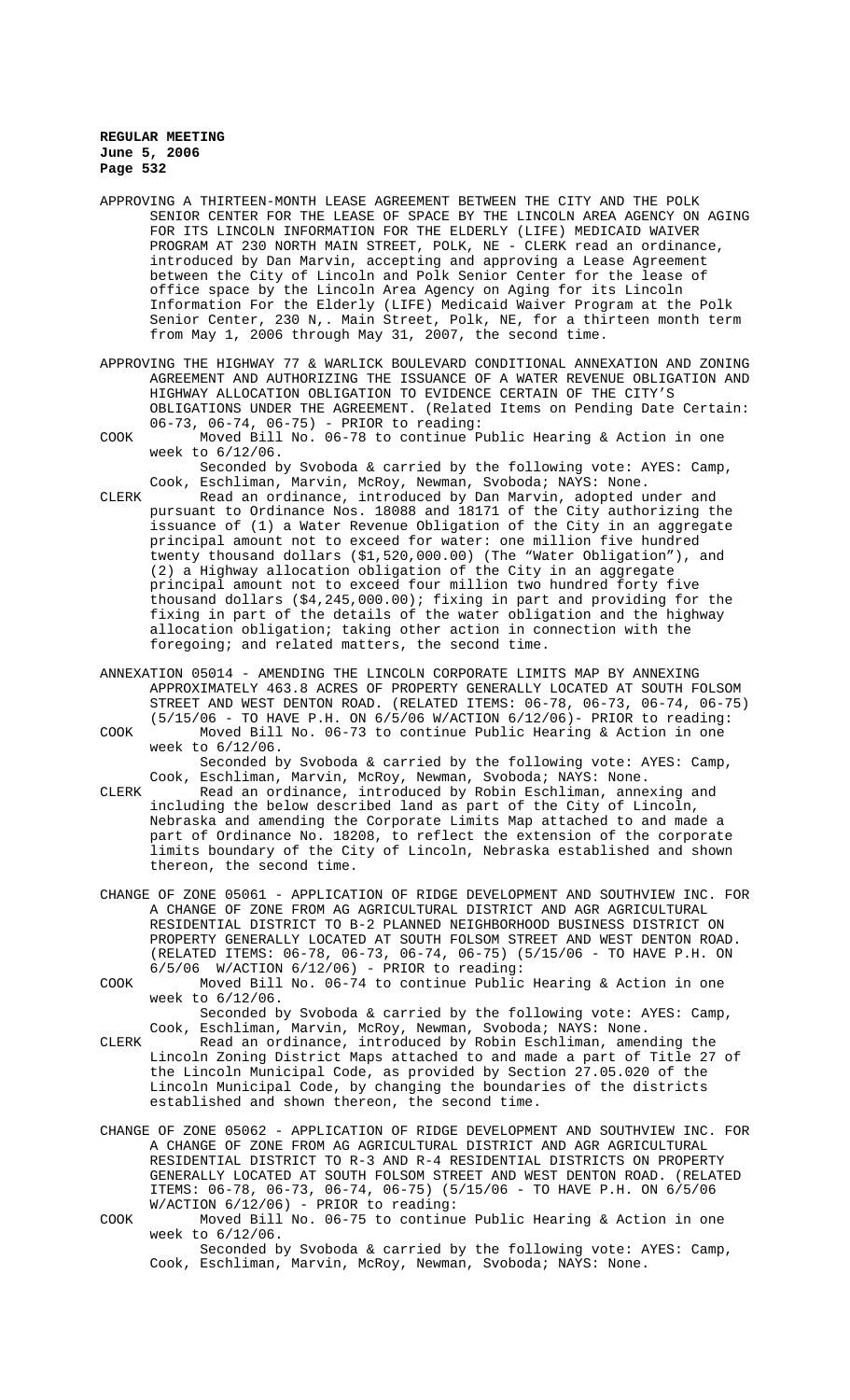- CLERK Read an ordinance, introduced by Robin Eschliman, amending the Lincoln Zoning District Maps attached to and made a part of Title 27 of the Lincoln Municipal Code, as provided by Section 27.05.020 of the Lincoln Municipal Code, by changing the boundaries of the districts established and shown thereon, the second time.
- APPROVING THE GRAND TERRACE CONDITIONAL ANNEXATION AND ZONING AGREEMENT BETWEEN THE CITY AND DUBOIS LLC AND CLARENDON HILLS ROAD IMPROVEMENT DISTRICT, RELATING TO THE ANNEXATION OF APPROXIMATELY 70 ACRES OF PROPERTY GENERALLY LOCATED WEST OF SOUTH 84TH STREET AND SOUTH OF HIGHWAY 2. (RELATED ITEMS: 06R-104, 06-79, 06-80)(Action Date: 6/12/06).
- ANNEXATION 06001 AMENDING THE LINCOLN CORPORATE LIMITS MAP BY ANNEXING APPROXIMATELY 70 ACRES OF PROPERTY GENERALLY LOCATED AT SOUTH 84TH STREET AND HIGHWAY 2. (RELATED ITEMS: 06R-104, 06-79, 06-80) - CLERK read an ordinance, introduced by Dan Marvin, annexing and including the below described land as part of the City of Lincoln, Nebraska and amending the Corporate Limits Map attached to and made a part of Ordinance No. 18208, to reflect the extension of the corporate limits boundary of the City of Lincoln, Nebraska established and shown thereon, the second time.
- CHANGE OF ZONE 06001 APPLICATION OF DUBOIS, LLC, FOR A CHANGE OF ZONE FROM AG AGRICULTURAL DISTRICT TO R-3 RESIDENTIAL DISTRICT ON PROPERTY GENERALLY LOCATED AT SOUTH 84TH STREET AND HIGHWAY 2.(RELATED ITEMS: 06R-104, 06-79, 06-80) - CLERK read an ordinance, introduced by Dan Marvin, amending the Lincoln Zoning District Maps attached to and made a part of Title 27 of the Lincoln Municipal Code, as provided by Section 27.05.020 of the Lincoln Municipal Code, by changing the boundaries of the districts established and shown thereon, the second time.
- ANNEXATION 06007 AMENDING THE LINCOLN CORPORATE LIMITS MAP BY ANNEXING APPROXIMATELY 78.03 ACRES OF PROPERTY GENERALLY LOCATED AT NORTH 14TH STREET AND FLETCHER AVENUE. (RELATED ITEMS: 06-81, 06-82) - CLERK read an ordinance, introduced by Dan Marvin, annexing and including the below described land as part of the City of Lincoln, Nebraska and amending the Corporate Limits Map attached to and made a part of Ordinance No. 18208, to reflect the extension of the corporate limits boundary of the City of Lincoln, Nebraska established and shown thereon, the second time.
- CHANGE OF ZONE 06026 APPLICATION OF CHARLESTON HEIGHTS, LLC, FOR A CHANGE OF ZONE FROM AG AGRICULTURAL DISTRICT TO R-3 RESIDENTIAL DISTRICT ON PROPERTY GENERALLY LOCATED AT NORTH 14TH STREET AND FLETCHER AVENUE. (RELATED ITEMS: 06-81, 06-82) - CLERK read an ordinance, introduced by Dan Marvin, amending the Lincoln Zoning District Maps attached to and made a part of Title 27 of the Lincoln Municipal Code, as provided by Section 27.05.020 of the Lincoln Municipal Code, by changing the boundaries of the districts established and shown thereon, the second time.
- ANNEXATION 06006 AMENDING THE LINCOLN CORPORATE LIMITS MAY BY ANNEXING APPROXIMATELY 1.14 ACRES OF PROPERTY GENERALLY LOCATED AT GLENEAGLE COURT AND LAMMLE CIRCLE - CLERK read an ordinance, introduced by Dan Marvin, annexing and including the below described land as part of the City of Lincoln, Nebraska and amending the Corporate Limits Map attached to and made a part of Ordinance No. 18208, to reflect the extension of the corporate limits boundary of the City of Lincoln, Nebraska established and shown thereon, the second time.

#### **RESOLUTIONS**

ACCEPTING THE REPORT OF NEW AND PENDING CLAIMS AGAINST THE CITY AND APPROVING DISPOSITION OF CLAIMS SET FORTH FOR THE PERIOD OF MAY 1 - 15, 2006 - CLERK read the following resolution, introduced by Dan Marvin, who moved its adoption:<br>A-83862 BE IT R

BE IT RESOLVED by the City Council of the City of Lincoln, Nebraska:

That the claims listed in the attached report, marked as Exhibit "A", dated May 16, 2006, of various new and pending tort claims filed against the City of Lincoln with the Office of the City Attorney or the Office of the City Clerk, as well as claims which have been disposed of, are hereby received as required by <u>Neb. Rev. Stat.</u> § 13-905 (Reissue 1997). The dispositions of claims by the Office of the City Attorney,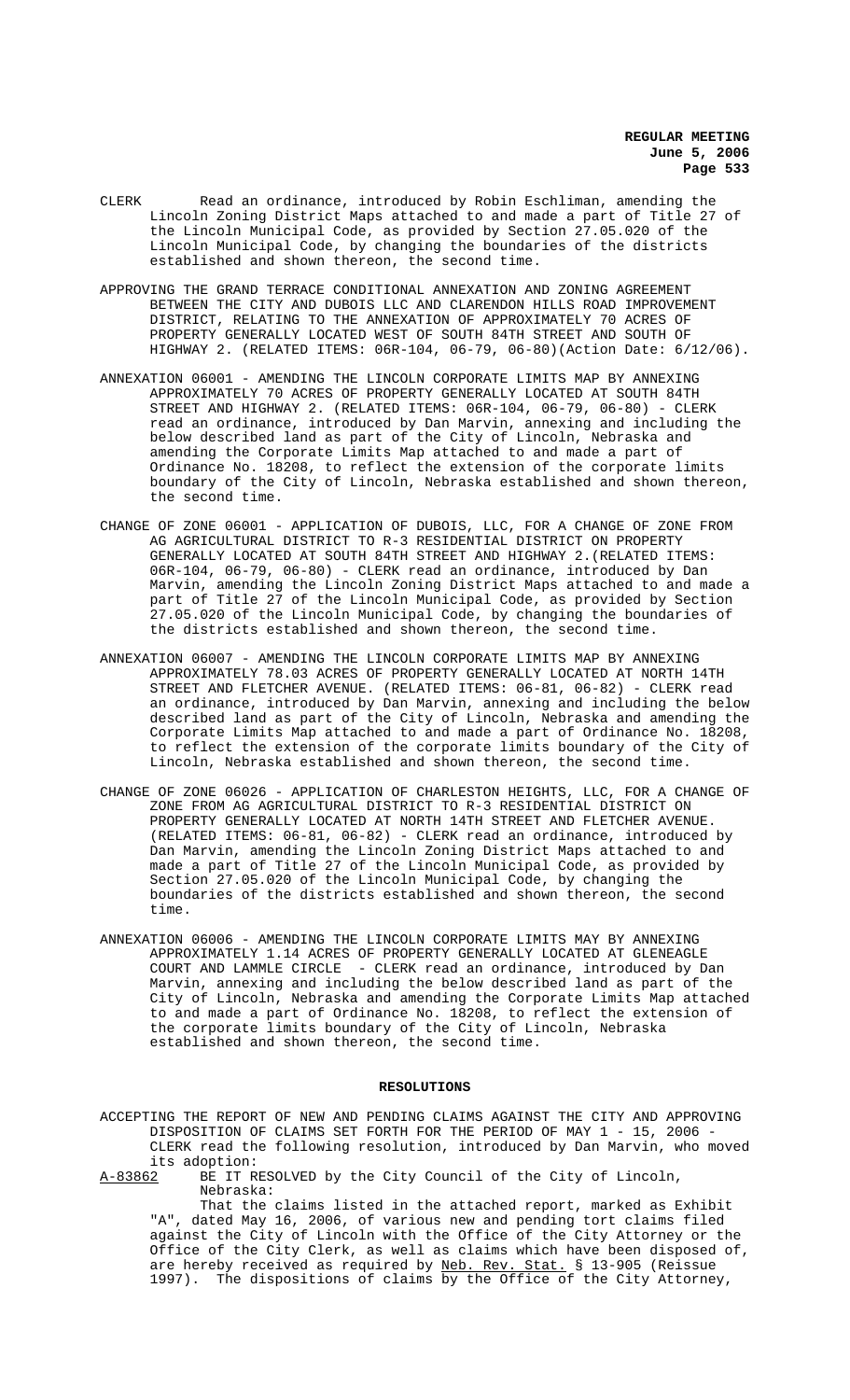> as shown by the attached report, are hereby approved: DENIED ALLOWED OR SETTLED Paul Drotzmann \$ 35.00 Jack R. Judd Jr. \$2,835.86 Jodi Payne<br>Fleet Systems, Inc. Arlo Remmen/Ashland Salvage 48,000.00 Fleet Systems, Inc. 1,200.00 The City Attorney is hereby directed to mail to the various claimants listed herein a copy of this resolution which shows the final disposition of their claim. Introduced by Dan Marvin Seconded by Eschliman & carried by the following vote: AYES: Camp, Cook, Eschliman, Marvin, McRoy, Newman, Svoboda; NAYS: None.

# ORDINANCES - 3<sup>RD</sup> READING & RELATED RESOLUTIONS (as required)

Amending Chapters 2.62, 2.65, and 2.66 of the Lincoln Municipal Code relating to the Police and Fire Pension Plan requiring the City to make the annual actuarially determined normal cost contribution to such pension plan.(5/22/06 - P.H. & Action delayed 2 wks. to 6/5/06) - PRIOR to reading:

CAMP Moved to amend Bill No. 06-68 in the following manner: 1. On page 1, line 11, delete "normal cost" and replace it with "annual required".

2. On page 1, line 12, after "expenses" insert "and the unfunded actuarial accrued liability amortized over a twenty-five year period as".

3. On page 1, line 12, after "determined" strike the words "as a result of" and insert the word "by".

4. On page 2, line 3, delete "normal cost" and replace it with"**annual** required".

5. On page 2, line 4, after "expenses" insert "and the unfunded actuarial accrued liability amortized over a twenty-five year period as".

6. On page 2, line 4, after "determined" strike the words "as a result of" and insert the word "by".

7. On page 2, line 12, delete "normal cost" and replace it with "annual required".

8. On page 2, line 13, after "expenses" insert "and the unfunded actuarial accrued liability amortized over a twenty-five year period as".

9. On page 2, line 13, after "determined" strike the words "as a result of" and insert the word "by".

Seconded by Eschliman & **LOST** by the following vote: AYES: Camp, Eschliman, McRoy; NAYS: Cook, Marvin, Newman, Svoboda.

CLERK Read an ordinance, introduced by Jonathan Cook, amending Title 2 of the Lincoln Municipal Code, Officers, Departments and Personnel, by amending Sections 2.62.010, 2.65.010 and 2.66.010 relating to the establishment of Police and Fire Pension Plans A, B, C, respectively, to clarify the required city contribution to the Police and Fire Pension Fund; and repealing Sections 2.62.010, 2.65.010, and 2.66.010 of the Lincoln Municipal Code as hitherto existing, the third time. COOK Moved to pass the ordinance as read.

Seconded by Marvin & carried by the following vote: AYES: Cook, Marvin, McRoy, Newman, Svoboda; NAYS: Camp, Eschliman.

The ordinance, being numbered **#18732**, is recorded in Ordinance Book #25, Page

- Approving the Prairie Village North Conditional Annexation and Zoning Agreement between the City and Dubois Land LLC, Prairie Village North LLC, Prairie Home Builders Inc., Roland Group LLC, and Faith Evangelical Lutheran Church, relating to the annexation of approximately 149.09 acres, generally located at the northeast corner of N. 84th Street and Adams Street and the use of said 149.09 acres along with approximately 23 acres located at the southeast corner of N. 84th Street and Adams Street under a Planned Unit Development. (Related Items: 05- 164, 05R-262, 05-165) (11/7/05 - P.H. con't. 3 wks. to 11/28/05) (Action Delayed 2 wks to 12/12/05) (12/12/05 - Action Delayed 1 wk to 12/19/05) (12/19/05 - Action Delayed 3 wks. to 1/9/06) (1/9/06 - Action delayed 4 wks. to 2/6/06 & items to be re-ordered on the agenda as follows: 05-165A, 05-165B, 05R-262, 05-164) (2/6/06 - Action delayed 3 wks. to 2/27/06) (2/27/06 - Action Delayed 2 wks. to 3/13/06) (3/13/06 - Pending Indefinitely) (5/15/06 - To have P.H. & Action 6/5/06) - PRIOR to reading:<br>MARVIN Moved
- Moved Bill No. 05R-262 to have Public Hearing & Action in one wk. on 6/12/06.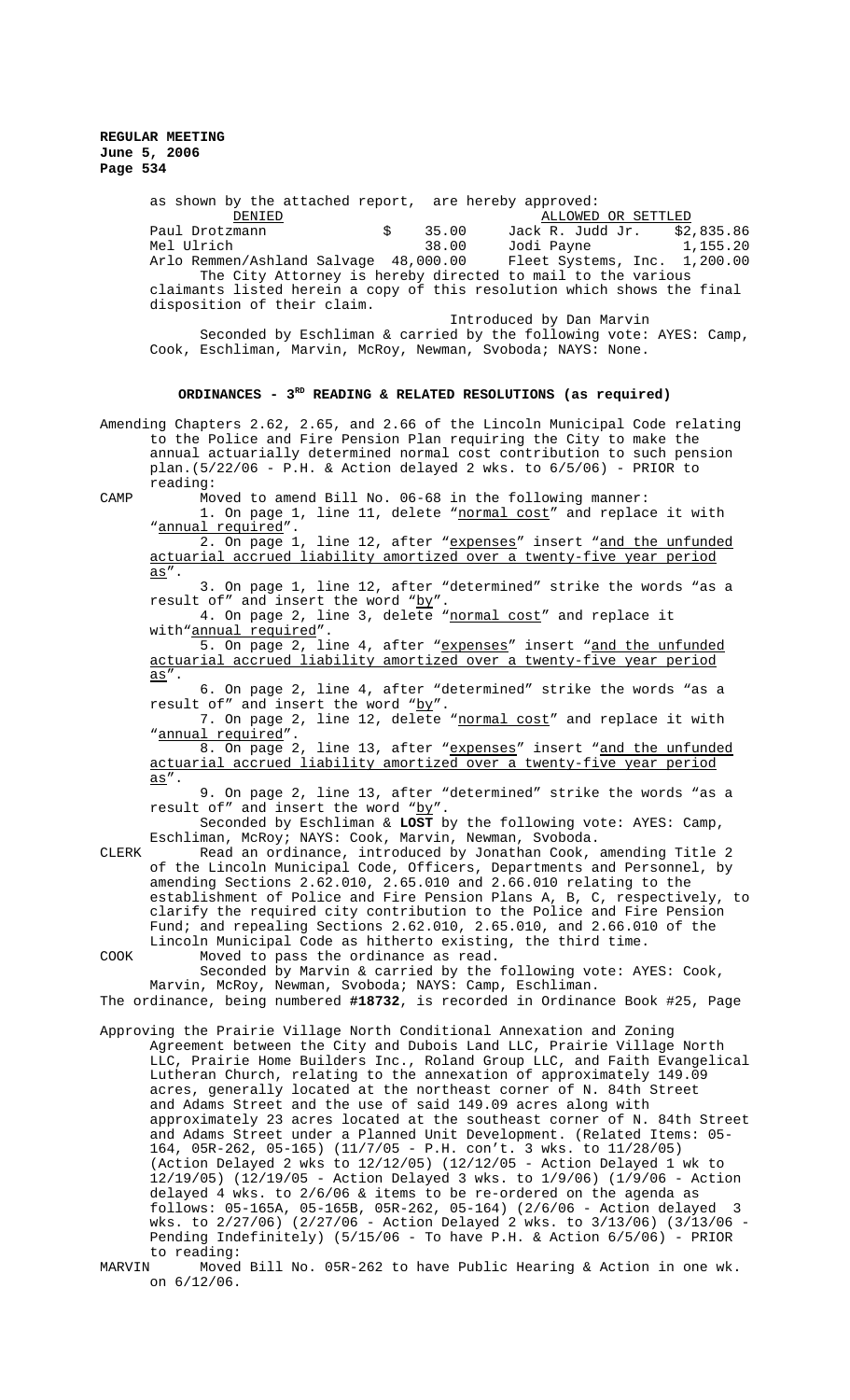Seconded by Svoboda & carried by the following vote: AYES: Camp, Cook, Eschliman, Marvin, McRoy, Newman, Svoboda; NAYS: None.

Annexation 05013 - Amending the Lincoln Corporate Limits Map by annexing approximately 149.09 acres of property generally located at North 84th Street and Adams Street. (Related Items: 05-164, 05R-262, 05-165) (11/7/05 - P.H. con't. 3 wks. to 11/28/05) (Action Delayed 2 wks to 12/12/05) (12/12/05 - Action Delayed 1 wk to 12/19/05) (12/19/05 - Action Delayed 3 wks. to 1/9/06) (1/9/06 - Action delayed 4 wks. to 2/6/06 & items to be re-ordered on the agenda as follows: 05-165A, 05- 165B, 05R-262, 05-164) (2/6/06 - Action delayed 3 wks. to 2/27/06) (2/27/06 - Action Delayed 2 wks. to 3/13/06) (3/13/06 - Pending Indefinitely)  $(5/15/06 -$  To have P.H. & Action  $6/5/06$ ) - PRIOR to

reading:<br>MARVIN Mo Moved Bill No. 05-164 to have Public Hearing & Action in one wk. on 6/12/06.

Seconded by Svoboda & carried by the following vote: AYES: Camp, Cook, Eschliman, Marvin, McRoy, Newman, Svoboda; NAYS: None.

Approving the Development and Conditional Zoning Agreement between the City and B&J Partnership relating to the development of property generally located on the block bounded by 9th, 10th, Hill and Van Dorn Streets. (Related Items: 06R-86, 06-65) (Action Date: 5/8/06) (5/8/06 - Action Delayed w/ P.H., on new information only, for 2 weeks to 5/22/06) (5/22/06 - Action Delayed w/ P.H. only on charette presentation for 2 wks to 6/5/06) - PRIOR to reading:<br>SVOBODA Moved to strike sub-paragrap

Moved to strike sub-paragraph #4 from the Development and Conditional Zoning Agreement attached to Bill No. 06R-86. Seconded by Camp & **LOST** by the following vote: AYES: Camp,

Eschliman, Svoboda; NAYS: Cook, Marvin, McRoy, Newman. COOK Moved amendment #1 to Bill No. 06R-86 in the following manner: 1. That the Development and Conditional Zoning Agreement attached hereto replace and supercede the Development and Conditional Zoning Agreement attached to Bill No. 06R-86 as Attachment "A". Seconded by McRoy & carried by the following vote: AYES: Camp,

Cook, Eschliman, Marvin, McRoy, Newman, Svoboda; NAYS: None. CLERK Read the following resolution, introduced by Patte Newman, who

moved its adoption:<br><u>A-83863</u> BE IT RESOLVE BE IT RESOLVED by the City Council of the City of Lincoln, Nebraska:

That the agreement titled Development and Conditional Zoning Agreement, which is attached hereto, marked as Attachment "A" and made a part hereof by reference, between the City of Lincoln and B&J Partnership, for a change of zone from R-2 Residential District and O-2 Suburban Office District to B-1 Local Business District for development of the property with certain restrictions on the property generally located on the block bounded by 9th, 10th, Hill, and Van Dorn Streets, is hereby approved.

BE IT FURTHER RESOLVED that the Mayor is authorized to execute the Development and Conditional Zoning Agreement on behalf of the City. BE IT FURTHER RESOLVED that the City Clerk is directed to return

two fully executed copies of this Agreement to Rick Peo, Chief Assistant City Attorney, for distribution to the Applicant.

BE IT FURTHER RESOLVED that the City Clerk is directed to record the Development and Conditional Zoning Agreement or a summary memorandum thereof with the Register of Deeds, filing fees to be paid by the Applicant.

Introduced by Patte Newman Seconded by Eschliman & carried by the following vote: AYES: Camp, Cook, Eschliman, Marvin, McRoy, Newman, Svoboda; NAYS: None.

CHANGE OF ZONE 06012 - APPLICATION OF B&J PARTNERSHIP FOR A CHANGE OF ZONE FROM R-2 RESIDENTIAL DISTRICT AND O-2 SUBURBAN OFFICE DISTRICT TO B-1 LOCAL BUSINESS DISTRICT ON PROPERTY GENERALLY LOCATED ON THE BLOCK BOUNDED BY 9TH, 10TH, HILL AND VAN DORN STREETS. (RELATED ITEMS: 06R-86, 06-65) (5/8/06 - ACTION DELAYED W/ P.H., ON NEW INFORMATION ONLY, FOR 2 WEEKS TO 5/22/06) (5/22/06 - ACTION DELAYED W/ P.H. ONLY ON CHARETTE PRESENTATION FOR 2 WKS TO 6/5/06) - CLERK read an ordinance, introduced by Patte Newman, amending the Lincoln Zoning District Maps attached to and made a part of Title 27 of the Lincoln Municipal Code, as provided by Section 27.05.020 of the Lincoln Municipal Code, by changing the boundaries of the districts established and shown thereon, the third time.

COOK Moved to pass the ordinance as read.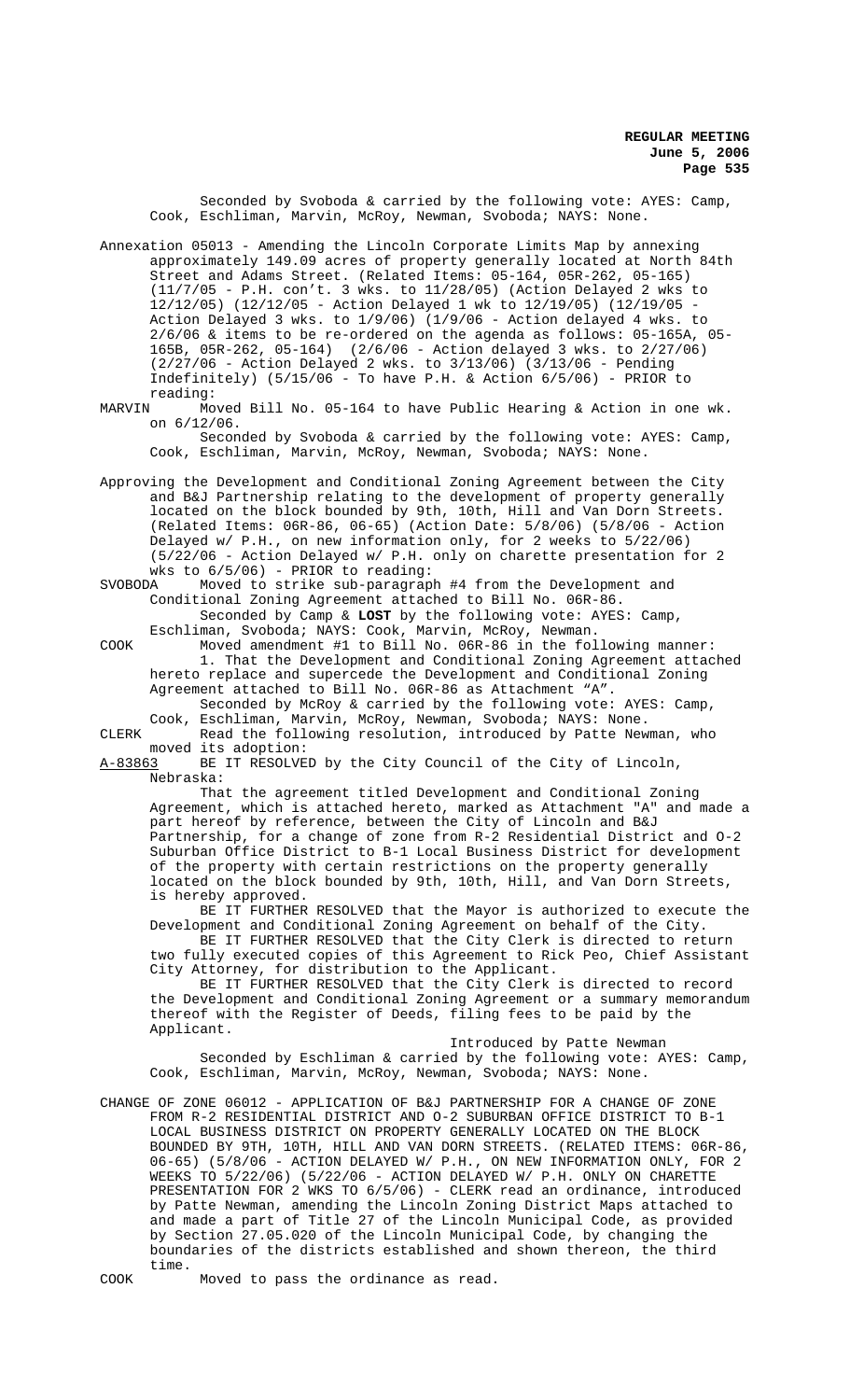Seconded by McRoy & carried by the following vote: AYES: Camp, Cook, Eschliman, Marvin, McRoy, Newman, Svoboda; NAYS: None. The ordinance, being numbered **#18733**, is recorded in Ordinance Book #25, Page

#### **PETITIONS AND COMMUNICATIONS**

SETTING THE HEARING DATE OF MONDAY, JUNE 12, 2006 AT 1:30 P.M. FOR APP. OF TWISTED STEELE, INC. DBA THE BAR FOR AN ADDITION TO PREMISE AT 1644 P STREET FOR A ONE STORY BUILDING APPROX. 35 BY 55 FT., INCLUDING IRREGULAR SHAPED BEER GARDEN APPROX. 46 BY 55 FT - CLERK read the following resolution, introduced by Annette McRoy, who moved its

adoption:<br>A-83864 BE A-83864 BE IT RESOLVED by the City Council, of the City of Lincoln, that a hearing date is hereby set for Monday, June 12, 2006, at 1:30 p.m. or as soon thereafter as possible in the City Council Chambers, County-City Building, 555 S.  $10^{\text{th}}$  St., Lincoln, NE, for Twisted Steele, Inc. dba The Bar located at 1644 "P" Street for an addition to premise for a one story building approximately 35 by 55 feet, including irregular shaped beer garden approximately 46 by 55 feet.

If the Police Dept. is unable to complete the investigation by said time, a new hearing date will be set.

Introduced by Annette McRoy Seconded by Eschliman & carried by the following vote: AYES: Camp, Cook, Eschliman, Marvin, McRoy, Newman, Svoboda; NAYS: None.

# THE FOLLOWING HAVE BEEN REFERRED TO THE PLANNING DEPT.:

Change of Zone No. 06033 - App. of Engineering Design Consultants from AG Agricultural District to R-3 Residential District on property located at 9700 S. 27th Street.

Change of Zone No. 06034 - App. of Director of the Parks and Recreation Department from P Public Use District to R-6 Residential District on property generally located at the NE corner of S. 27th Street and Old Cheney Road.

Change of Zone No. 06035 - App. of Director of the Parks and Recreation Department from P Public Use District to O-2 Suburban Office District on property generally located at University Place Park on 49th Street to 51st Street.

Change of Zone No. 06036 - App. of the Director of the Planning Department from County I to City I-1 Industrial District on property generally located at N. 134th Street and O Street. Change of Zone No. 06037 - App. of the Director of the Planning Department from County B to City H-2 Highway Business District on property generally located at S. 134th Street and O Street. Change of Zone No. 06038 - App. of Olsson Associates from B-2 Planned Neighborhood Business District to R-5 Residential District on property generally located at N. 27th Street and Folkways Boulevard. Special Permit No. 06033 - App. of Verizon Wireless, LLC for a temporary 70 ft. tall wireless facility on property generally located at N. 48th Street and R Street.

Special Permit No. 06034 King Ridge Townhomes Community Unit Plan - App. of Olsson Associates for approx. 54 dwelling units with requests to waive internal yard setbacks, minimum lot area, sidewalks, and storm water detention on property generally located at N. 27th Street and Folkways Boulevard.

## **REPORTS OF CITY OFFICERS**

ASSESSING THE COSTS OF THE NORTH 27TH STREET MAINTENANCE DISTRICT AGAINST THE BENEFITTED PROPERTIES. (5/22/06 - P.H. & ACTION DELAYED 2 WKS. TO 6/5/06) - CLERK read the following resolution, introduced by Dan Marvin, who moved its adoption:<br>A-83865 BE IT RESOLVED by BE IT RESOLVED by the City Council of the City of Lincoln, Nebraska, that:

1. The cost of providing for the maintenance of certain public facilities in the North 27th Street Maintenance Business Improvement District including:

a. Litter and refuse removal from sidewalks, planting areas, and beautification areas within the public right-of-way;

b. Care and maintenance, including replacement, of all landscaping, including watering, fertilizing, weeding, pruning, spraying, and removal and replacement of dead planting;

c. Maintenance (excluding repair) of sidewalks;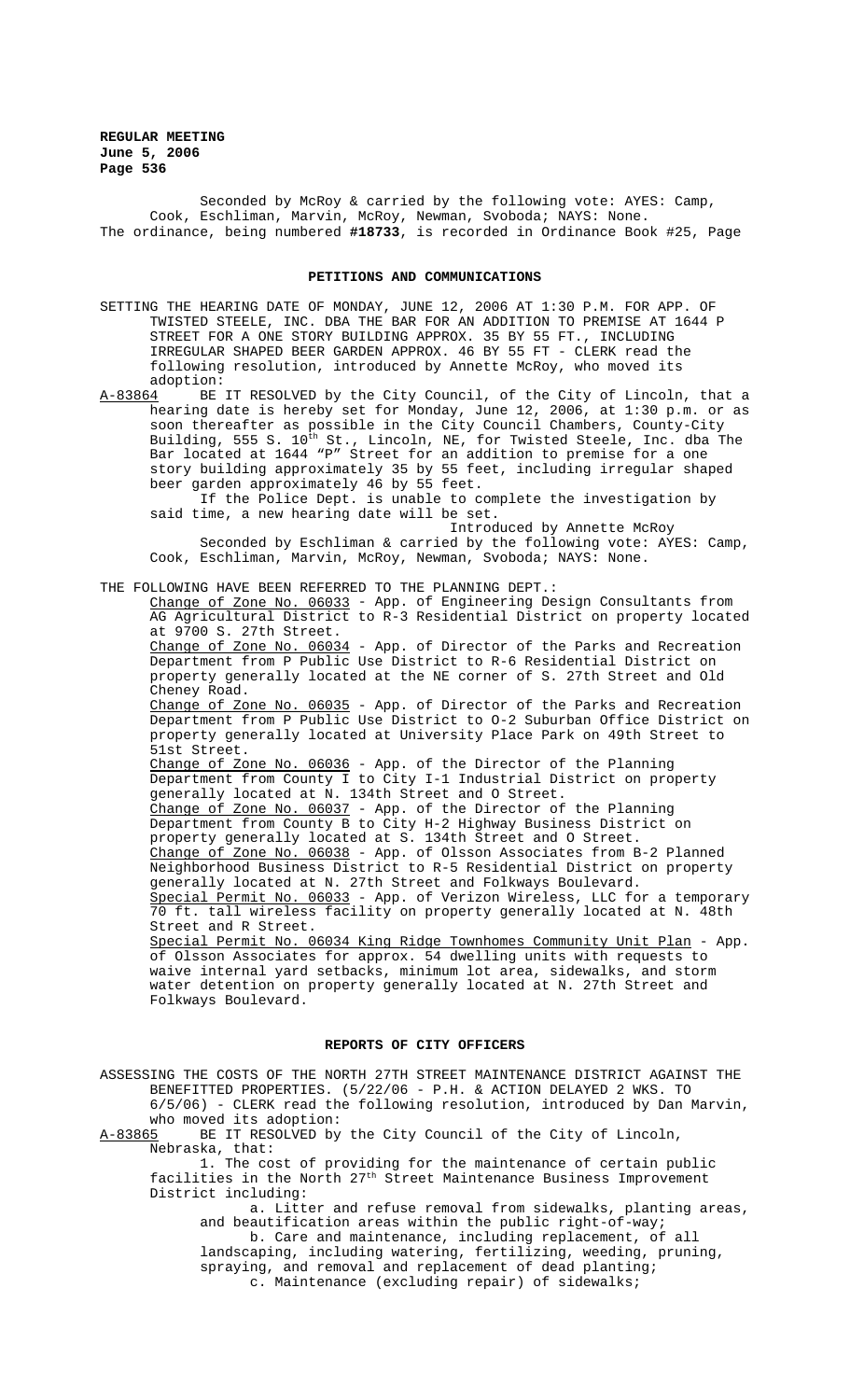d. General maintenance of median signs including repair and repainting; including the employment of or contracting for personnel, to provide for any service as may be necessary or proper to carry out the purposes of the Business Improvements District Act and cost incidental thereto, be and the same is hereby assessed upon the property in said district described in the proposed Distribution of Assessment attached to this resolution, marked "proposed Distribution of Assessment of the North 27<sup>th</sup> Street maintenance Improvement District" and made a part hereof;

2. The cost of said activities is the sum of \$3,668.79.

3. The property set forth in the proposed Distribution of Assessment is specially benefitted by such activities and improvement. 4. Each piece and parcel of property described is specially

benefitted in the amount set forth therein, and no property is taxed more than the special benefits accruing thereto by reason of said activities and improvements.

5. The cost of said activities and improvements is hereby apportioned and assessed upon the several pieces and parcels of property in said district in the manner and amount set forth in the proposed Distribution of Assessment of the North 27<sup>th</sup> Street Maintenance Improvement District.

BE IT FURTHER RESOLVED that the City Clerk be and is hereby directed to record this resolution in the minutes of the City Council with the vote thereon by yeas and nays.

BE IT FURTHER RESOLVED that the City Council sit as a Board of Equalization for the purpose of equalizing said assessments on the  $5<sup>th</sup>$ day of June, 2006, at 1:00 p.m., with adjournments from day to day until the work of equalizing said assessments shall be completed. Approved this  $22^{nd}$  day of May, 2006.

Introduced by Dan Marvin Seconded by Camp & carried by the following vote: AYES: Camp, Cook, Eschliman, Marvin, McRoy, Newman, Svoboda; NAYS: None.

ACCEPTING THE REPORT TO CITY COUNCIL ON SPECIAL ASSESSMENT GROUP I (WATER DISTRICT 1192, PAVING UNIT 139, PAVING DISTRICT 2626) BOARD OF EQUALIZATION HELD MONDAY, MAY 15, 2006 - CLERK presented said report which was placed on file in the Office of the City Clerk.

APPOINTING ROBIN ESCHLIMAN TO THE RAILROAD TRANSPORTATION SAFETY DISTRICT TO FILL AN UNEXPIRED TERM EXPIRING AUGUST 31, 2006 AND AN ADDITIONAL ONE-YEAR TERM EXPIRING AUGUST 31, 2007 - CLERK read the following resolution, introduced by Dan Marvin, who moved its adoption:

A-83866 BE IT RESOLVED by the City Council of the City of Lincoln, Nebraska:

That the appointment of Robin Eschliman to the Railroad Transportation Safety District to fill an unexpired one-year term expiring August 31, 2006 and an additional one-year term expiring August 31, 2007, is hereby approved.

Introduced by Dan Marvin Seconded by McRoy & carried by the following vote: AYES: Camp, Cook, Eschliman, Marvin, McRoy, Newman, Svoboda; NAYS: None.

REAPPOINTING DAN MARVIN TO THE RAILROAD TRANSPORTATION SAFETY DISTRICT FOR A TERM EXPIRING AUGUST 31, 2007 - CLERK read the following resolution,

introduced by Dan Marvin, who moved its adoption:<br>A-83867 BE IT RESOLVED by the City Council of the C BE IT RESOLVED by the City Council of the City of Lincoln, Nebraska:

That the reappointment of Dan Marvin to the Railroad Transportation Safety District for a one-year term expiring August 31, 2007, is hereby approved.

Introduced by Dan Marvin Seconded by McRoy & carried by the following vote: AYES: Camp, Cook, Eschliman, Marvin, McRoy, Newman, Svoboda; NAYS: None.

APPROVING THE DISTRIBUTION OF FUNDS REPRESENTING INTEREST EARNINGS ON SHORT-TERM INVESTMENTS OF IDLE FUNDS DURING THE MONTH ENDED APRIL, 2006 CLERK read the following resolution, introduced by Annette McRoy, who

moved its adoption:<br><u>A-83868</u> BE IT RESOLVE BE IT RESOLVED by the City Council of the City of Lincoln, Nebraska:

That during the month ended April 30, 2006, \$692,543.42 was earned from the investments of "IDLE FUNDS". The same is hereby distributed to the various funds on a pro-rata basis using the balance of each fund and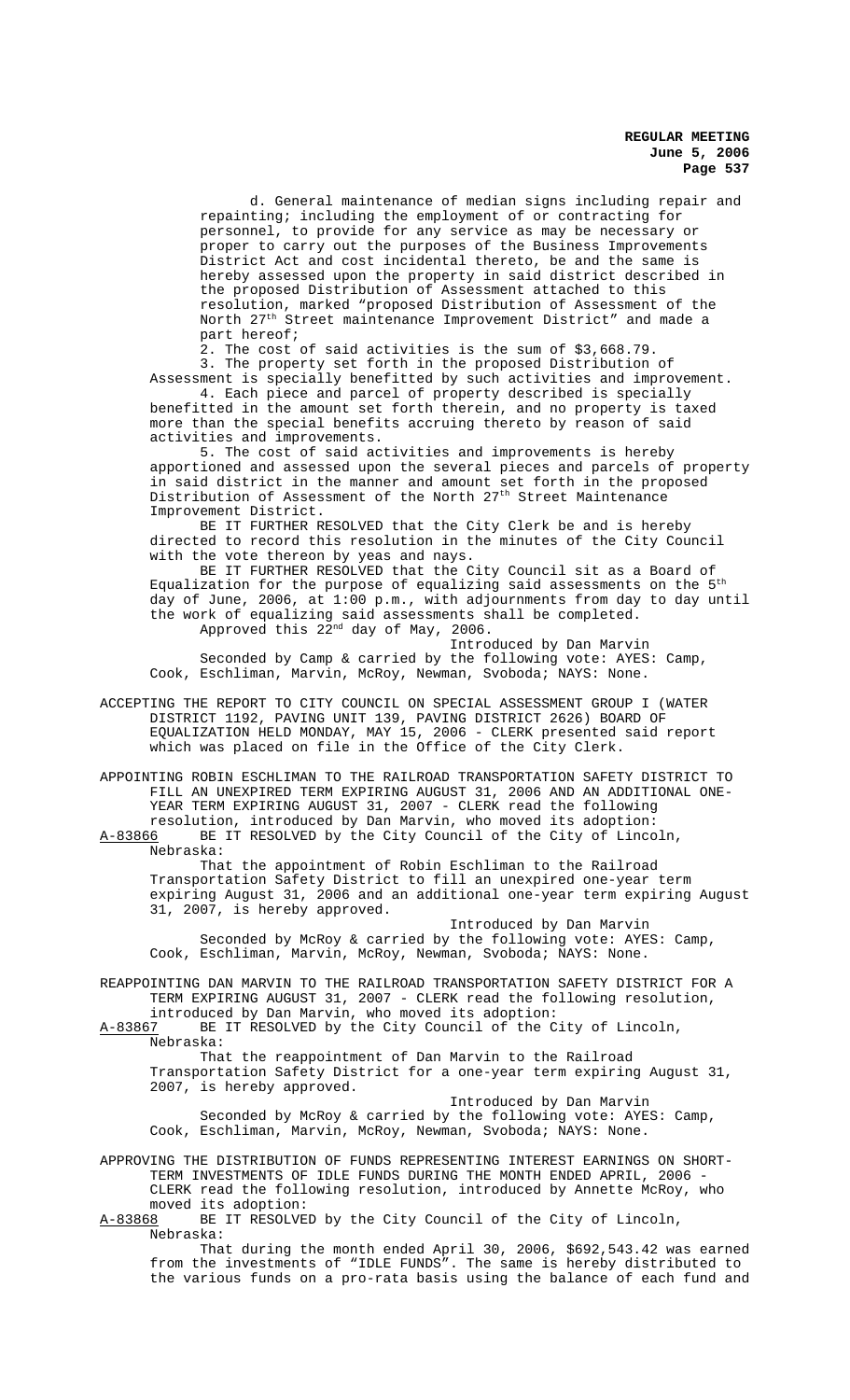allocating a portion of the interest on the ratio that such balance bears to the total of all fund balances. Introduced by Annette McRoy

Seconded by Eschliman & carried by the following vote: AYES: Camp, Cook, Eschliman, Marvin, McRoy, Newman, Svoboda; NAYS: None.

- REPORT FROM CITY TREASURER OF CITY CASH ON HAND AT THE CLOSE OF BUSINESS APRIL 30, 2006 - CLERK presented said report which was placed on file in the Office of the City Clerk. **(5-21)**
- ANNUAL REPORT FOR THE YEAR OF 2005 PREPARED BY LINCOLN ELECTRIC SYSTEM CLERK presented said report which was placed on file in the Office of the City Clerk. **(3)**
- CLERK'S LETTER AND MAYOR'S APPROVAL OF RESOLUTIONS AND ORDINANCES PASSED BY THE CITY COUNCIL ON MAY 15, 2006 - CLERK presented said report which was placed on file in the Office of the City Clerk. **(27-1)**
- CLERK'S LETTER AND MAYOR'S APPROVAL OF RESOLUTIONS AND ORDINANCES PASSED BY THE CITY COUNCIL ON MAY 22, 2006 - CLERK presented said report which was placed on file in the Office of the City Clerk. **(27-1)**

#### ORDINANCES - 1<sup>st</sup> READING & RELATED RESOLUTIONS

- APPROVING A THIRTEEN-MONTH LEASE AGREEMENT BETWEEN THE CITY AND POLK COUNTY HEALTH DEPARTMENT FOR THE LEASE OF SPACE BY THE LINCOLN AREA AGENCY ON AGING FOR ITS LINCOLN INFORMATION FOR THE ELDERLY (LIFE) OFFICE AT 220 N. STATE STREET, OSCEOLA, NE - CLERK read an ordinance, introduced by Annette McRoy, accepting and approving a Lease Agreement between the City of Lincoln and Polk County Health Department for the lease of office space by the Lincoln Area Agency on Aging for its Lincoln Information For the Elderly (LIFE) Office at 330 N. State Street, Osceola, NE, for a thirteen month term from May 1, 2006 through May 31, 2007, the first time.
- AMENDING THE PAY SCHEDULE FOR A CERTAIN EMPLOYEE GROUP BY CHANGING THE PAY RANGE OF FORESTRY OPERATIONS SUPERVISOR, TO CHANGE THE TITLE OF ASST. SUPT. – WASTEWATER SERVICE TO ASST. SUPR. – WASTEWATER COLLECTION, AND TO DELETE THE CLASSIFICATION OF ASST. SUPR. - WASTEWATER CONSTRUCTION CLERK read an ordinance, introduced by Annette McRoy, amending Section 1 of Ordinance No. 18594 relating to the pay schedules of employees whose classifications are assigned to the pay range which is prefixed by the letter "A", by amending the pay range of the job classification Forestry Operations Supervisor from (A11) to (A12); by amending the title of the current job classification "Asst. Supt. – Wastewater Service" to "Asst. Supt. - Wastewater Collection"; and deleting the job classification "Asst. Supt. - Wastewater Construction", the first time.
- AUTHORIZING EXECUTION AND DELIVERY OF THE DEVELOPMENT AGREEMENT BETWEEN THE CITY AND VARIOUS OWNERS FOR THE DEVELOPMENT OF APPROXIMATELY 726 ACRES OF PROPERTY GENERALLY LOCATED AT S. 84TH STREET AND ROKEBY ROAD AND FOR THE ISSUANCE OF BONDS FOR THE INSTALLATION OF INFRASTRUCTURE TO SERVE THE AREA. (RELATED ITEMS: 06-86, 06R-110) - CLERK read an ordinance, introduced by Annette McRoy, authorizing the issuance of a Highway Allocation Obligation of the City in an aggregate principal amount not to exceed four hundred seventy thousand and no/dollars (\$470,000.00); fixing in part and providing for the fixing in part of the details of the Highway Allocation Obligation; taking other action in connection with the foregoing; and related matters, the first time.
- COMP. PLAN AMENDMENT 06002 AMENDING THE 2025 LINCOLN-LANCASTER COUNTY COMPREHENSIVE PLAN TO (A) AMEND THE 2025 FUTURE SERVICE LIMIT TO ADD LAND WEST OF 98TH STREET FROM YANKEE HILL ROAD TO ONE-HALF MILE SOUTH OF ROKEBY ROAD; (B) AMEND THE URBAN GROWTH TIER AND ASSOCIATED MAPS IN THE SAME AREA FROM TIER I, PRIORITY B, TO TIER I, PRIORITY A, AND LAND FROM TIER II TO A MIX OF TIER I, PRIORITY A AND B; AND (C) TO CHANGE THE LAND USE IN THE AREA BEING ADDED TO THE FUTURE SERVICE LIMIT FROM AGRICULTURAL TO URBAN RESIDENTIAL. (RELATED ITEMS: 06-86, 06R-110) (ACTION DATE: 6/19/06).
- ANNEXATION 06009 AMENDING THE LINCOLN CORPORATE LIMITS MAP BY ANNEXING APPROXIMATELY 3.25 ACRES OF PROPERTY GENERALLY LOCATED AT NORTH 1ST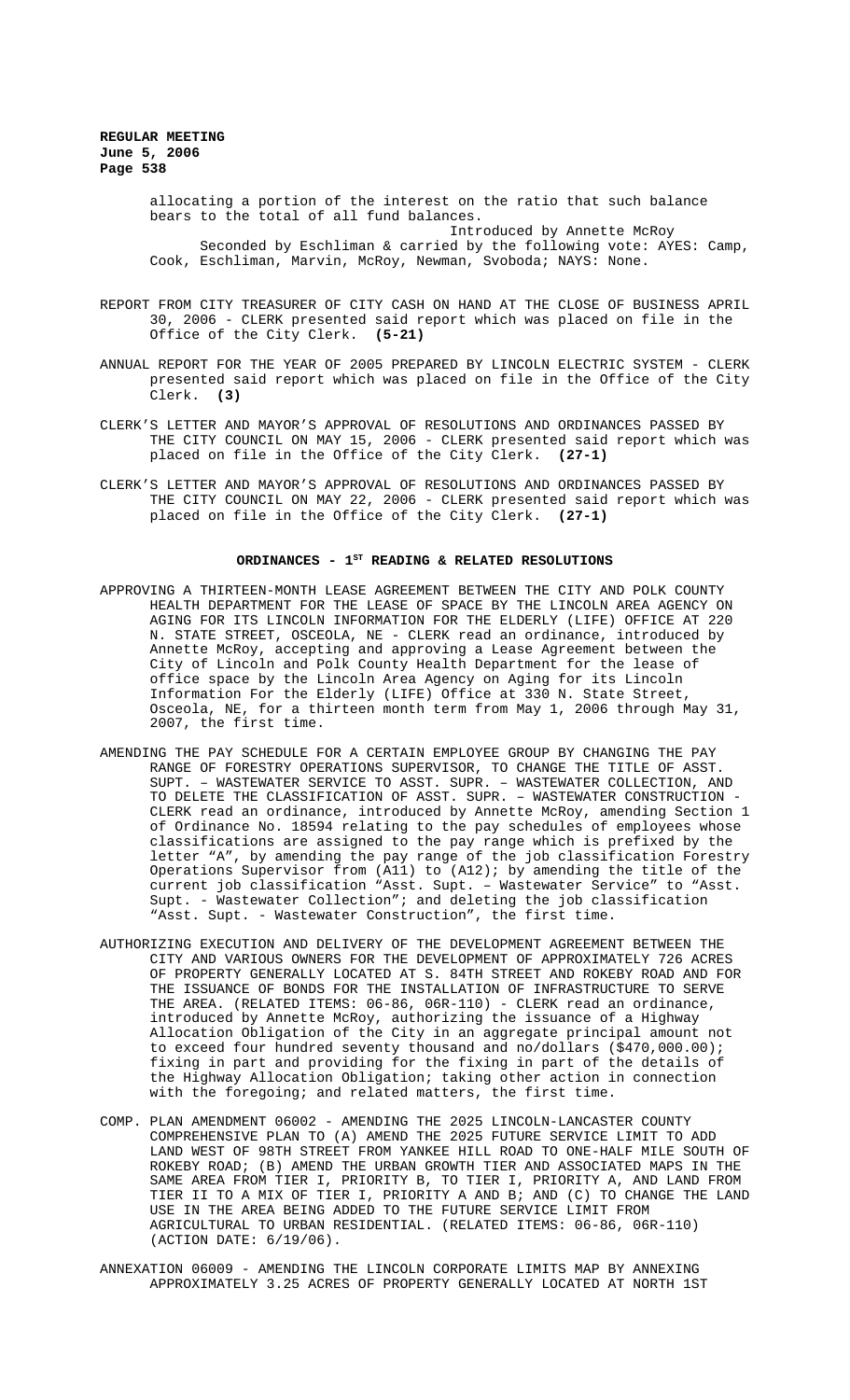STREET AND FLETCHER AVENUE. (RELATED ITEMS: 06-87, 06-88) - CLERK read an ordinance, introduced by Annette McRoy, annexing and including the below described land as part of the City of Lincoln, Nebraska and amending the Corporate Limits Map attached to and made a part of Ordinance No. 18208, to reflect the extension of the corporate limits boundary of the City of Lincoln, Nebraska established and shown thereon, the first time.

- CHANGE OF ZONE 05002A APPLICATION OF THE LINKS AT LINCOLN TO AMEND THE LINKS AT LINCOLN PLANNED UNIT DEVELOPMENT TO INCREASE THE AREA OF THE PUD AND FOR A CHANGE OF ZONE FROM AG AGRICULTURAL TO R-3 RESIDENTIAL PUD, WITH REQUESTED WAIVERS OF THE REQUIRED STREET TREES AND SIDEWALKS ON PROPERTY GENERALLY LOCATED AT NORTH 1ST STREET AND FLETCHER AVENUE. (RELATED ITEMS: 06-87, 06-88) - CLERK read an ordinance, introduced by Annette McRoy, amending the City of Lincoln Zoning District Maps attached to and made a part of Title 27 of the Lincoln Municipal Code, changing the boundaries of the districts established and shown on said City of Lincoln Zoning District Maps as provided in Section 27.05.020 of the Lincoln Municipal Code and approving the designation of the area hereinafter described as a planned unit development, the first time.
- STREET NAME CHANGE 06001 RENAMING MEDINA DRIVE AS MEDINAH DRIVE GENERALLY LOCATED IN THE HIMARK 9TH ADDITION, LOCATED AT S. 90TH STREET AND OLD CHENEY ROAD - CLERK read an ordinance, introduced by Annette McRoy, changing the name of Medina Drive to Medinah Drive located generally at S. 90<sup>th</sup> Street and Old Cheney Road, in HiMark 9<sup>th</sup> Addition, as recommended by the Street Name Committee, the first time.
- CHANGE OF ZONE 06028 APPLICATION OF B&J PARTNERSHIP TO CHANGE THE BUILDING LINE DISTRICT FROM 50 FEET TO 40 FEET ALONG THE NORTH SIDE OF O STREET, EAST OF 33RD STREET APPROXIMATELY 200 FEET - CLERK read an ordinance, introduced by Annette McRoy, changing the building line district along the north side of O Street east of 33rd Street from 50 feet to 40 feet, the first time.
- CHANGE OF ZONE 06032 AMENDING SECTION 27.69.300 OF THE LINCOLN MUNICIPAL CODE RELATING TO SPECIAL SIGN DISTRICTS TO ALLOW OCCUPANTS IN AREAS DESIGNATED BLIGHTED AND SUBSTANDARD, WHICH ARE BEING REDEVELOPED PURSUANT TO AN APPROVED REDEVELOPMENT PLAN, TO PETITION FOR THE CREATION OF A SPECIAL SIGN DISTRICT. (RELATED ITEMS: 06-91, 06-92) - CLERK read an ordinance, introduced by Annette McRoy, amending Section 27.69.300 of the Lincoln Municipal Code relating to Special Sign Districts to allow occupants in areas designated blighted and substandard which is being redeveloped pursuant to an approved Redevelopment Plan to petition for the creation of a special sign district; and repealing Section 27.69.300 of the Lincoln Municipal Code as hitherto existing, the first time.
- CHANGE OF ZONE 06031 APPLICATION OF THE URBAN DEVELOPMENT DEPARTMENT AND OLSSON ASSOCIATES TO CREATE A SPECIAL SIGN DISTRICT FOR THE 48TH AND O STREETS REDEVELOPMENT PLAN AREA, GENERALLY LOCATED SOUTHEAST OF THE INTERSECTION OF SOUTH 48TH AND O STREETS. (RELATED ITEMS: 06-91, 06-92) - CLERK read an ordinance, introduced by Annette McRoy, designating the 48th & O Streets Redevelopment Plan area as a special sign district in accordance with the provisions of § 27.69.300 of the Lincoln Municipal Code and adopting special criteria for signs in said district, the first time.

#### **ORDINANCES - 3RD READING & RELATED RESOLUTIONS (as required)**

APPROVING THE USE OF PUBLIC RIGHT-OF-WAY BY LANDON OSBORNE FOR INSTALLATION OF A FENCE/WALL AT 1840 E STREET. (4/10/06 - ACTION DELAYED 1 WK TO 4/17/06) (4/17/06 - ACTION DELAYED 1 WK. TO 4/24/06) (REQUEST TO DELAY ACTION 1 WK. TO 5/1/06) (4/24/06 - ACTION DELAYED 1 WK TO 5/1/06) (REQUEST TO PLACE ON PENDING - NO DATE CERTAIN) (5/1/06 - PLACED ON PENDING - NO DATE CERTAIN) (5/15/06 - TO HAVE ACTION ONLY 6/5/06) -CLERK read the following resolution, introduced and moved by Robin Eschliman, seconded by McRoy:

COOK Moved to accept Substitute Resolution No. 2.

A-83869 WHEREAS, Landon Osborne has submitted an application for a permit to use the public right-of-way at 1840 E Street for the installation of a fence/wall; and

WHEREAS, said applicant has submitted a letter of application and two sites plans (original plan and two revised plans per Public Works)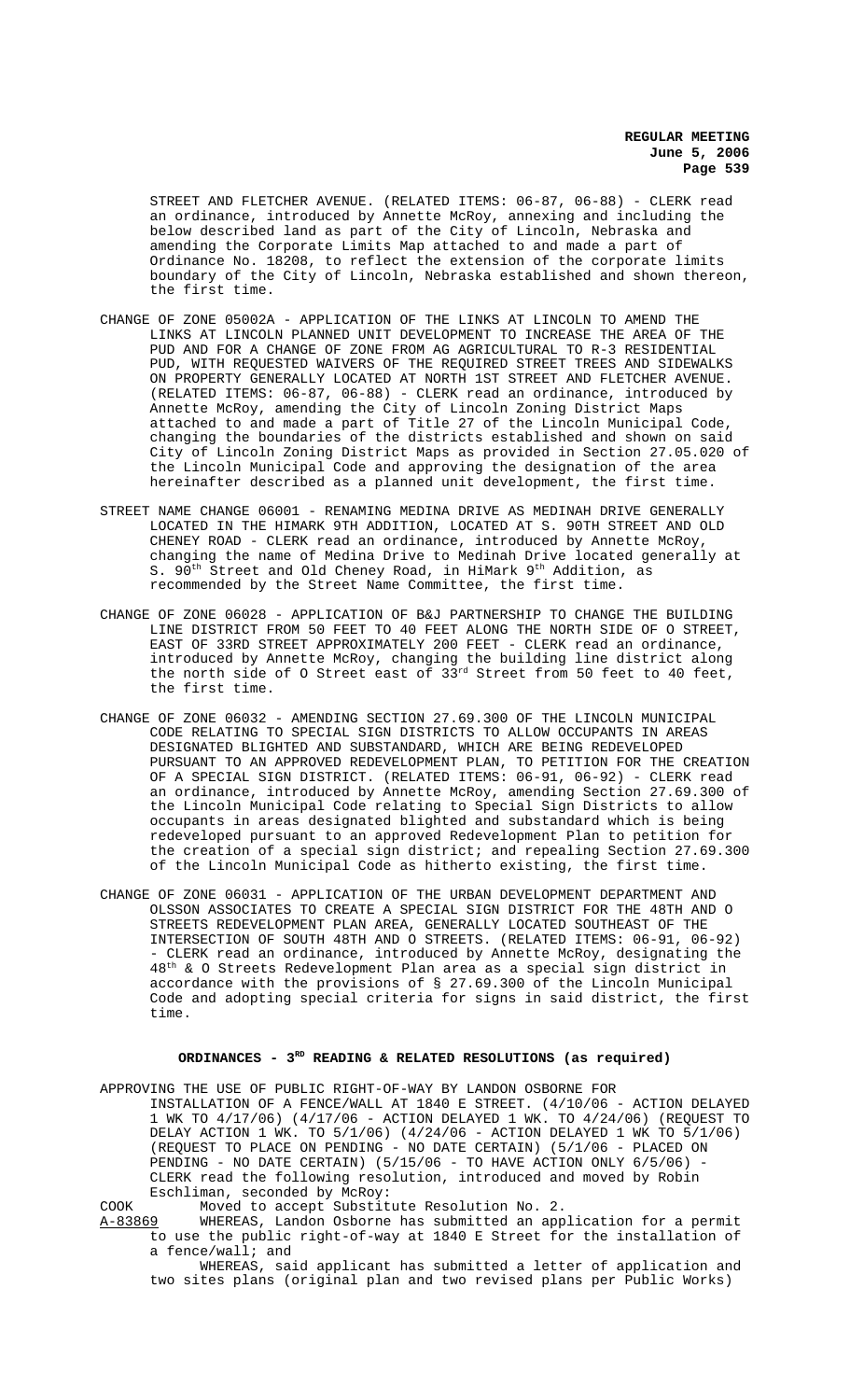which are attached hereto, marked as Exhibit "A", Exhibit "B", Exhibit "C", and Exhibit "D" respectively, and made a part of this resolution by reference, to use the public right-of-way as above described; and

WHEREAS, said applicant has complied with all of the provisions of Chapter 14.54 of the Lincoln Municipal Code pertaining to such use. NOW, THEREFORE, BE IT RESOLVED by the City Council of the City of Lincoln, Nebraska:

That the application aforesaid of Landon Osborne, hereinafter referred to as "Permittee" to use the public right-of-way adjacent to property legally described as the east half of Lot 11 and all of Lot 12, Block 2, Capitol Addition, commonly known as 1840 E Street, is granted as a privilege only by virtue of and subject to strict compliance with the site plan (Exhibit "D"), the letter of application, and the following terms and conditions, to wit:<br>1. That the permission herein

That the permission herein granted is granted as a privilege only, and is subject to all the terms and conditions of Chapter 14.54 of the Lincoln Municipal Code including the filing of a certificate of insurance with a minimum combined single limit of \$500,000 aggregate for any one occurrence. The provisions relating to the posting of a continuing bond are waived.

2. That said use shall be in full accordance with the aforesaid application, the site plan filed therewith, and with all applicable City ordinances and regulations.

3. The Permittee, his heirs, successors or assigns shall save and keep the City free and harmless from any and all loss or damages or claims for damages arising from or out of the use of the public way

requested herein.<br>4. That That all work done under the authority of this resolution shall be subject to the remedial measures identified in the structural engineering report completed by King Kuebler Little, P.E. dated May 10, 2006, attached as Exhibit "E". These measures are identified as items #1 and #2 under "Conclusions and Recommendations" of the report. All work done on the wall to address these remedial measures shall be inspected by a structural engineer followed by a letter stamped by said engineer certifying that the construction was completed as per Exhibit "E".

This permit may be revoked by resolution of the City Council and after giving of five days written notice to the Permittee by the City Clerk, for the following reasons: (a) failure of the Permittee to pay the compensation required within ten days after the date payment is due; (b) failure or neglect of the Permittee to comply with the provisions of Chapter 14.54 of the Lincoln Municipal Code, or any other provisions of the Lincoln Municipal Code or the provisions of the permit; (c) failure to use the space for which the permit was granted for a continuous period of at least six months or (d) upon a determination by the City that the space for which the permit was granted is needed for public use.

Upon revocation of a permit, the Permittee shall forthwith remove or abandon the space for which the permit was granted, together with the removal of any structure at their own cost and expense and return that space to the City of Lincoln, free and clear of all structures or encroachments of any type, at no expense to the City. If the requested removal or abandonment has not been completed within six months after revocation of the permit, the City Council may cause such removal or abandonment to be so done and the cost of such work shall become a lien against the property of the Permittee.

6. Permittee shall pay, as rental fee for the space occupied, an amount equal to ten percent of the square foot value, as last fixed by the Board of Equalization, of the lot directly abutting on the use, multiplied by the square footage of the use of space.

Said rental payments shall be made to the City Treasurer and shall be due and payable on the 1st day of October of each year; provided however, the amount of the initial payment required hereunder shall be pro-rated from the date when the permit is issued to the 1st day of October of the next year and payments shall be due and payable on October 1st thereafter. Rent shall become delinquent on the 1st day of December of each year and such delinquent rent shall bear interest at the rate of one percent per month until paid and if such rent is not paid for six months or more after such delinquent date, a penalty of five percent shall be added thereto in addition to said interest.

7. The use of the public way herein granted and the terms and conditions of this resolution shall be binding and obligatory upon the above-named Permittee, his successors and assigns.

That within thirty (30) days from the adoption of this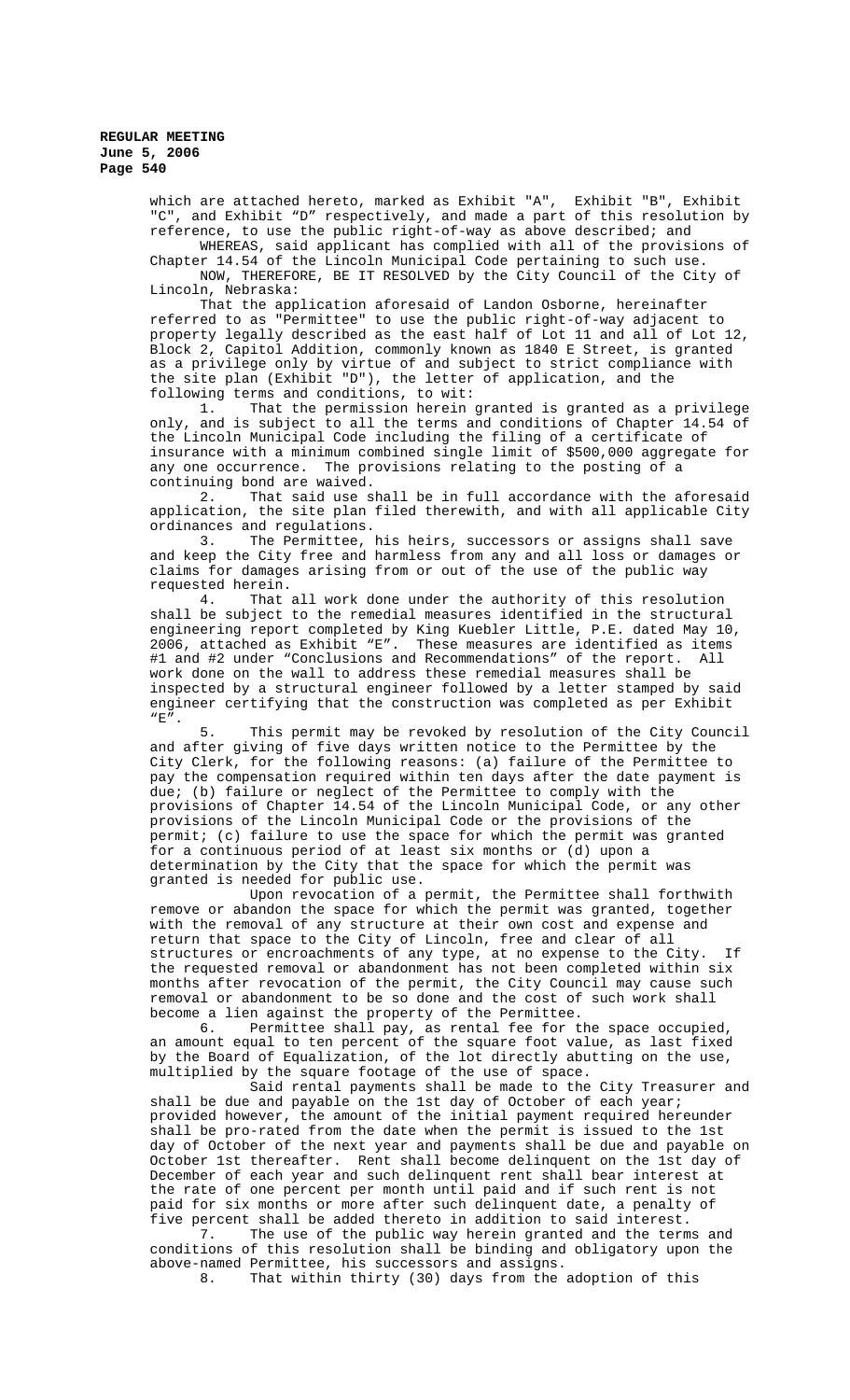resolution, and before commencing any construction under the provisions hereof, the above-named Permittee shall file an unqualified written acceptance of all the terms and conditions of this resolution with the City Clerk. Failure to do so will be considered a rejection hereof and all privileges and authorities hereunder granted shall thereupon ipso facto terminate.

Introduced by Jonathan Cook Seconded by Marvin & carried by the following vote: AYES: Camp, Cook, Eschliman, Marvin, McRoy, Newman; NAYS: Svoboda.

VACATION NO. 05013 - VACATING THE EAST/WEST ALLEY IN BLOCK 121, ORIGINAL LINCOLN, BOUNDED BY 12TH, 13TH, K STREETS AND LINCOLN MALL - CLERK read an ordinance, introduced by Robin Eschliman, vacating the east/west alley in Block 121, Original Lincoln, bounded by 12, 13<sup>th</sup>, K Streets and Lincoln Mall, and retaining title thereto in the City of Lincoln, Lancaster County, Nebraska, the third time.

ESCHLIMAN Moved to pass ordinance as read.

Seconded by Marvin & carried by the following vote: AYES: Camp, Cook, Eschliman, Marvin, McRoy, Newman, Svoboda; NAYS: None. The ordinance, being numbered **#18734**, is recorded in Ordinance Book #25, Page

APPROVING THE KING ANNEXATION AGREEMENT BETWEEN THE CITY AND TOM AND BETTY KING RELATING TO THE ANNEXATION OF APPROXIMATELY 2.5 ACRES OF PROPERTY GENERALLY LOCATED AT THE NORTHWEST CORNER OF N. 14TH STREET AND FLETCHER AVE. (RELATED ITEMS: 06R-95, 06-72) (ACTION DATE: 6/5/06)- PRIOR to reading:<br>SVOBODA Mo

Moved Amendment #1 to Bill No. 06R-95 by amending the attached King Annexation Agreement in the following manner:

1. On page 2, delete all of paragraph 7.

2. Renumber the subsequent paragraphs accordingly.

Seconded by McRoy & **LOST** by the following vote: AYES: McRoy, Svoboda; NAYS: Camp, Cook, Eschliman, Marvin, Newman.

CLERK Read the following resolution, introduced by Robin Eschliman, who moved its adoption:<br><u>A-83870</u> BE IT RESOLVE

BE IT RESOLVED by the City Council of the City of Lincoln, Nebraska:

That the agreement titled King Annexation Agreement, which is attached hereto, marked as Attachment "A" and made a part hereof by reference, between the City of Lincoln and Thomas and Betty King, outlining certain conditions and understandings relating to the annexation of approximately 2.5 acres of property generally located at North 14th Street and Fletcher Avenue, is approved.

BE IT FURTHER RESOLVED that the Mayor is authorized to execute the Annexation Agreement on behalf of the City.

BE IT FURTHER RESOLVED that the City Clerk is directed to return two fully executed copies of this Agreement to Rick Peo, Chief Assistant City Attorney, for distribution to the Owner.

BE IT FURTHER RESOLVED that the City Clerk is directed to record the Annexation Agreement or a summary memorandum thereof with the Register of Deeds, filing fees to be paid by the Owner.

Introduced by Robin Eschliman

Seconded by Marvin & carried by the following vote: AYES: Camp, Cook, Marvin, McRoy, Newman, Svoboda; NAYS: Eschliman.

ANNEXATION NO. 06003 - AMENDING THE LINCOLN CORPORATE LIMITS MAP BY ANNEXING APPROXIMATELY 2.5 ACRES OF PROPERTY GENERALLY LOCATED AT NORTH 14TH STREET AND FLETCHER AVENUE. (RELATED ITEMS: 06R-95, 06-72) - PRIOR to reading:

COOK Moved Bill No. 06-72 to have action delayed two weeks to 6/19/06. Seconded by Camp & carried by the following vote: AYES: Camp, Cook, Eschliman, Marvin, Newman, Svoboda; NAYS: None.

CLERK Read an ordinance, introduced by Robin Eschliman, annexing and including the below described land as part of the City of Lincoln, Nebraska and amending the Corporate Limits Map attached to and made a part of Ordinance No. 18208, to reflect the extension of the corporate limits boundary of the City of Lincoln, Nebraska established and shown thereon, the third time.

**REGISTERED TO SPEAK SESSION - NONE**

**OPEN MICROPHONE SESSION - NONE**